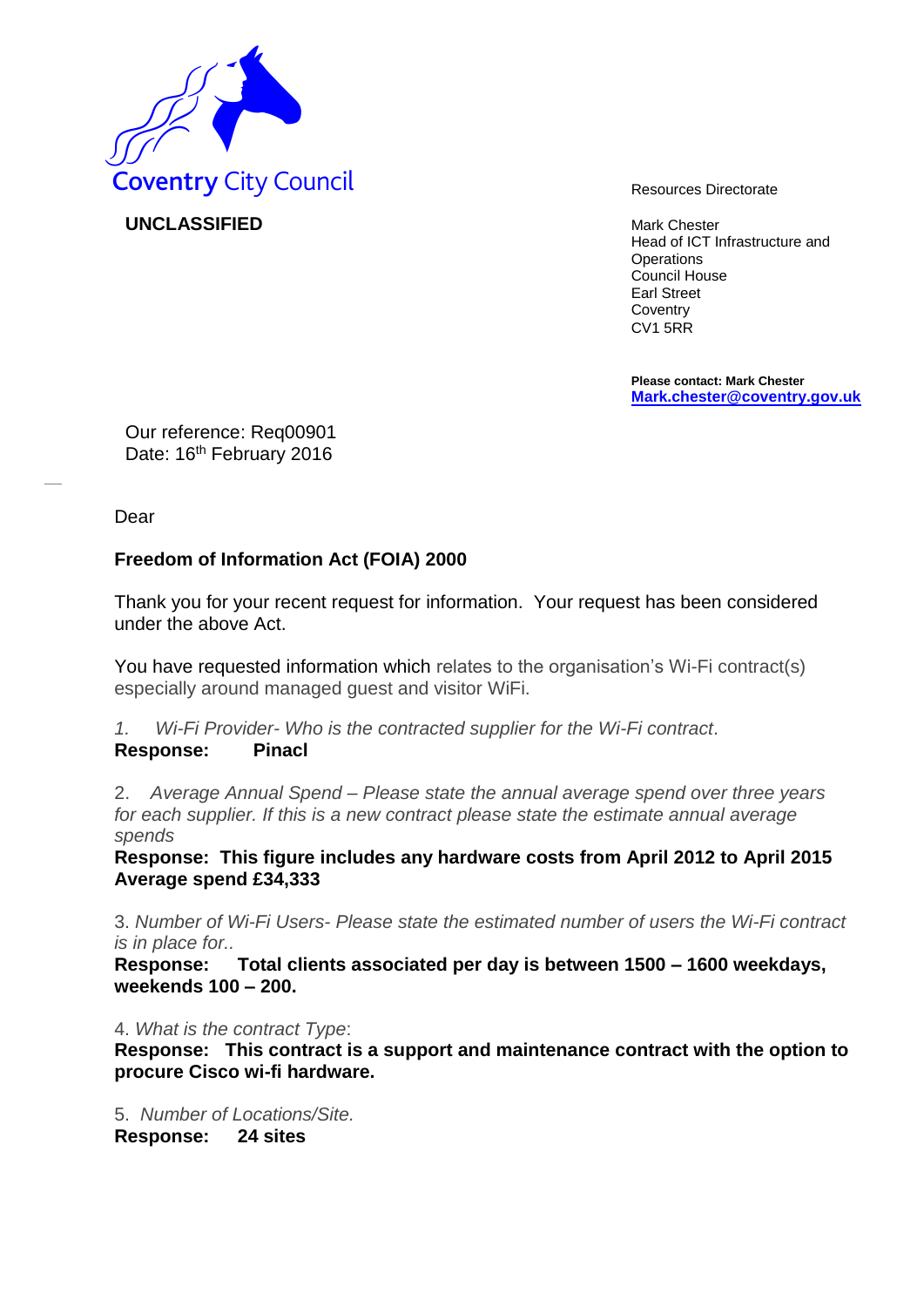5. *End User Offer- What the Wi-Fi offers to the end users*

**CCC Guest: 1 hour, renewable Library Guest: 3 hour, renewable SecContractor: 8 hours, renewable Corporate clients: Unlimited**

6. *Manufacturer Name/Brand- Please provides me with the brand names of the Wi-Fi equipment which many include manufacturers of the access points and routers.* **Response: Cisco Controllers and APs**

7. *Contract Description- Please provide me with a brief description of the solution in place for Wi-Fi and any other services provided under the contract*. **Response: Support and Maintenance**

8. *Actual Contract Start Date* **Response: 01/09/2011**

*9. Actual Contract Renewal/Expiry Date* **Response: 31/03/2016**

10. *Contact Details- I require the person from within the organisation responsible for the Wi-Fi contract. Can you please provide me with their full contact detail including contact number and an email address?* 

**Response: [Mark.chester@coventry.gov.uk](mailto:Mark.chester@coventry.gov.uk)**

**Please also see link below to Contract Register:**

**[http://www.coventry.gov.uk/downloads/file/13671/contracts\\_register\\_-](http://www.coventry.gov.uk/downloads/file/13671/contracts_register_-_january_2016) [\\_january\\_2016](http://www.coventry.gov.uk/downloads/file/13671/contracts_register_-_january_2016)**

The supply of information in response to a freedom of information request does not confer an automatic right to re-use the information. You can use any information supplied for the purposes of private study and non-commercial research without requiring further permission. Similarly, information supplied can also be re-used for the purposes of news reporting. An exception to this is photographs. Please contact us if you wish to use the information for any other purpose. Should you wish to make any further requests for information, you may find what you are looking for is already published on the [Council's](http://www.coventry.gov.uk/)  [web site](http://www.coventry.gov.uk/) and in particular its FOI/EIR [Disclosure log,](http://www.coventry.gov.uk/foieirrequests) [Council's Publication Scheme,](http://www.coventry.gov.uk/publicationscheme) [Open Data](http://www.coventry.gov.uk/opendata) and [Facts about Coventry.](http://www.coventry.gov.uk/factsaboutcoventry)

If you are unhappy with the handling of your request, you can ask us to review our response. Requests for reviews should be submitted within 40 days of the date of receipt of our response to your original request – email: [infogov@coventry.gov.uk](mailto:infogov@coventry.gov.uk)